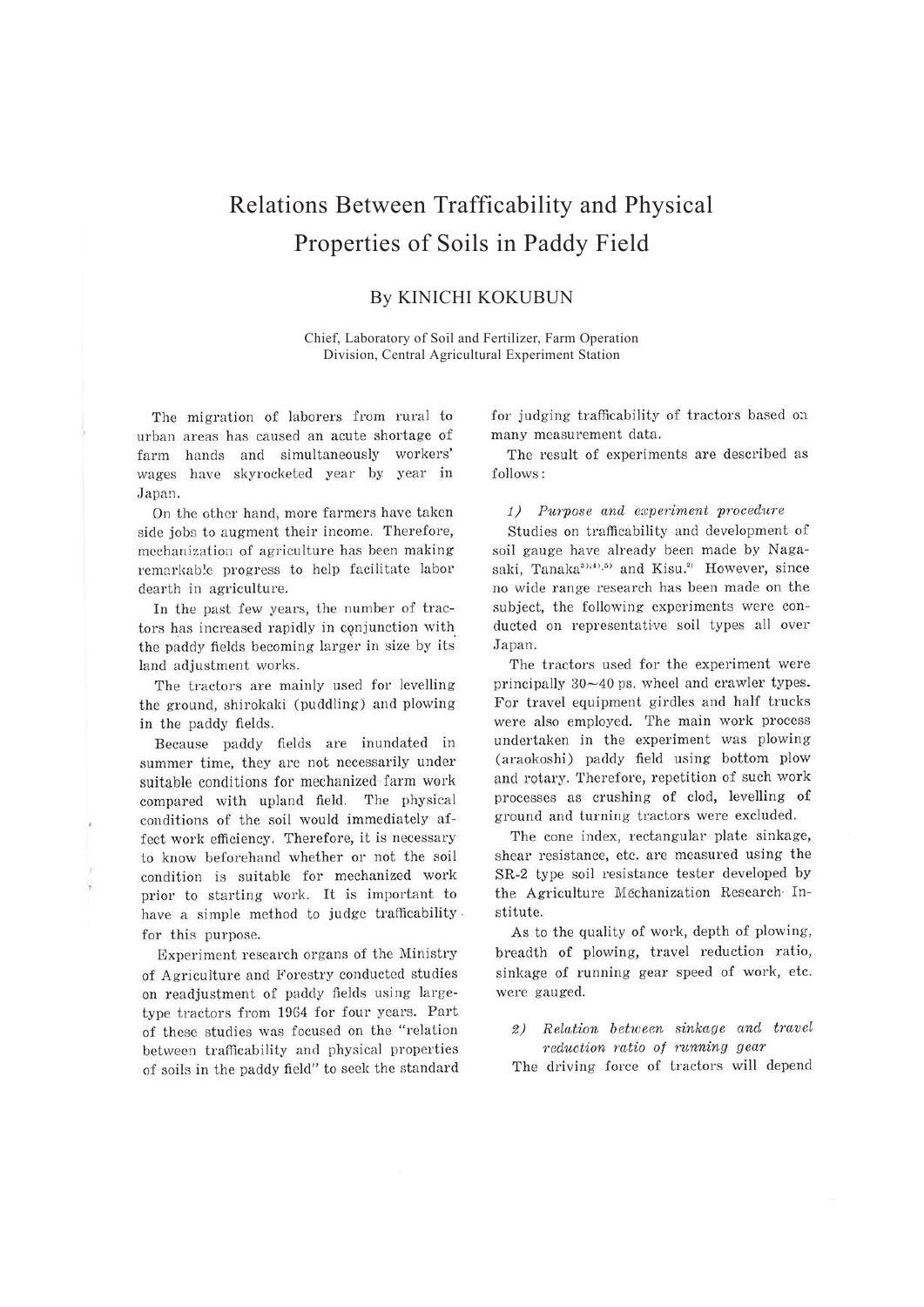on the vehicle condition, physical conditions of the paddy field, characteristics of the soil, etc. irrespective of wheel sinkage.

In the case of the paddy field where sinkage is great, traction of the tractor is the difference between the tractor's driving force and travelling resistance.

There is correlation between travelling resistance and the depth of sinkage. In propelling without load travelling is possible when tractor's driving force is greater than travelling resistance.

The relationship between sinkage and the travel reduction ratio of running gear of the wheel-type tractor for self-propelled without load is shown in Fig. 1.



Fig. 1. Relation between sinkage of wheel tractor and travel reduction ratio for self propelled without load.

An approximate linear relationship is observed and correlation coefficient is  $+0.78$ , i.e., generally when sinkage of the running gear increases, travel reduction also rises.

Since sinkage is based upon lug base, there can be cases when sinkage is minus quantity. The broken line indicates the upper and lower limit of 90% significant level.

In the case of the wheel tractor, when sinkage of the tractor is less than 6 cm, the travel reduction ratio does not exceed 20% so it is possible to travel. However, when it exceeds 10 cm, the travel reduction ratio becomes 40% with much variation; thus, it is practically impossible to travel.

In order to limit the travel reduction ratio

to less than 10%, it is necessary to keep sinkage less than 3 cm. Generally, the lines which indicate the relationship between sinkage and the travelling reduction ratio at the time of travelling for propelled without load and rotary tilling are considered to cress each other. It is considered that the reason why there is less travelling reduction ratio for the same sinkage, in the case of rotary tilling compared with plowing, is because of the propulsion of its tilling blade. Plowing operation is possible when the following relationship is maintained: Driving force-a travelling resistance=traction> working resistance.

#### *S*) Relation between sinkage of tractor and *cone index*

The relationship between the cone index and sinkage of the tractor shows minus correlation. As the cone index becomes smaller, sinkage augments and it increases rapidly over the certain value of the cone index.

As shown in Fig. 2, in the case of travelling



Fig. 2. Relation between sinkage of tractor for self propelled without load and cone index.

of the wheel-type tractor for propelled, the relation between the cone index and sinkage is hyperbola.

In the case of half truck and crawler, farm work is possible when the cone index is smaller than in the case of the wheel-type tractor.

In the case of rotary tilling for wheel type, a tractor with girdle or half truck, the cone index is the same or smaller compared with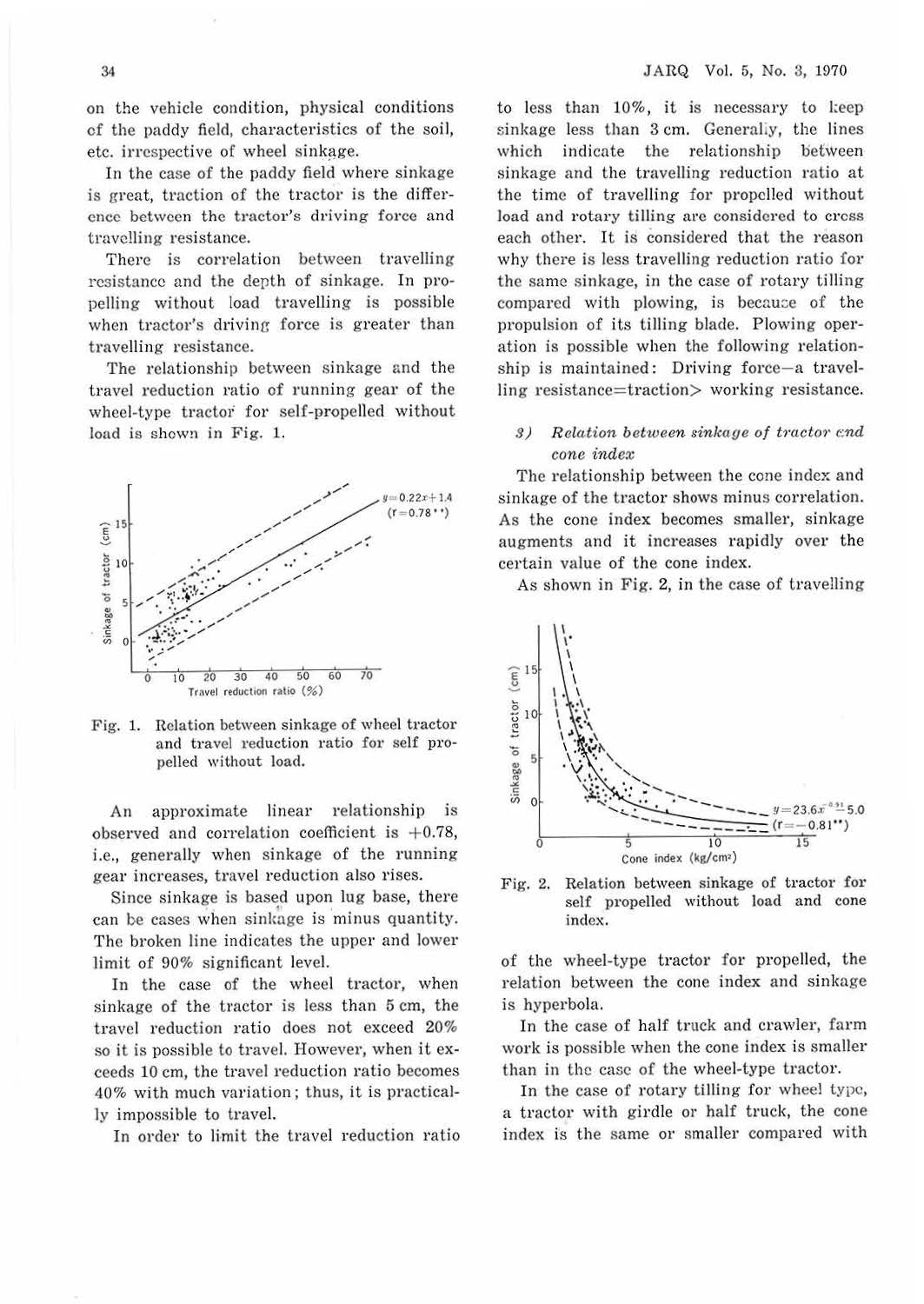### $\mu$ ) Relation between sinkage of tractor and  $rectangular$  plate sinkage

As the rectangular (or circular) plate resembles a tire rather than a cone, it would be possible to estimate the sinkage of the running gear by measuring this sinkage.

The relationship between sinkage of the tractQr for propelled. without load and the rectangular plate sinkage whose measurements are length 10 cm, width 2.5 cm and thickness 1 cm, is shown in Fig. 3.



Fig. 3. Relation between sinkage of wheel tractor for self propelled without load and rectangular plate sinkage.

An approximate linear relationship is observed between them. In the case of various types of foot part, correlation is particularly high in the tractor with girdle and half truck.

In estimating sinkage of tractor, first to seek sinkage coefficient from specification of tractor, next attempt is made estimating the vehicle's sinkage by measuring the tractor's rectangular plate sinkage in the soil.

In such a case, very often appropriate figures are obtained for sinkage when a small rectangular plate is loaded with 30 kg  $(1.2 \text{ kg})$  $cm<sup>2</sup>$ ). However, depending upon the soil conditions, this does not apply always.

## *5) Relation between travel reduction ratio. cind cone index*

Since there is correlation between sinkage of the tractor and the travel reduction ratio and also correlation between sinkage and the cone index, it is anticipated that there would be correlation between the travel reduction ratio and the cone index.

The relation between the travel reduction ratio and cone index, in the case of the wheeltype tractor's travelling for propelled is shown in Fig. 4. When the cone index is less than



Fig. 4. Relation between travel reduction ratio of wheel tractor for self propelled without load and cone index.

 $2.5 \text{ kg/cm}^2$ , the travel reduction ratio increases rapidly and when it reaches  $4 \text{ kg/cm}^2$ , the travel reduction ratio exceeds 10 per cent.

#### *6) Relation between sinlccige of tractor and consistency index*

Soil water content does not primarily indicate the hardness of soil bub the behaviors of. soil such as flow and deformation when it is kneaded is controlled by the water content in soil. Therefore, it is anticipated that it would have close relation with the trafficability of tractor.

Generally, water content ratio to dry soil is used to indicate the water content in the soil but since it is used for the same soil, it cannot be utilized for comparison of different kinds of soil. Consequently, although it would seem appropriate to use pF instead, this method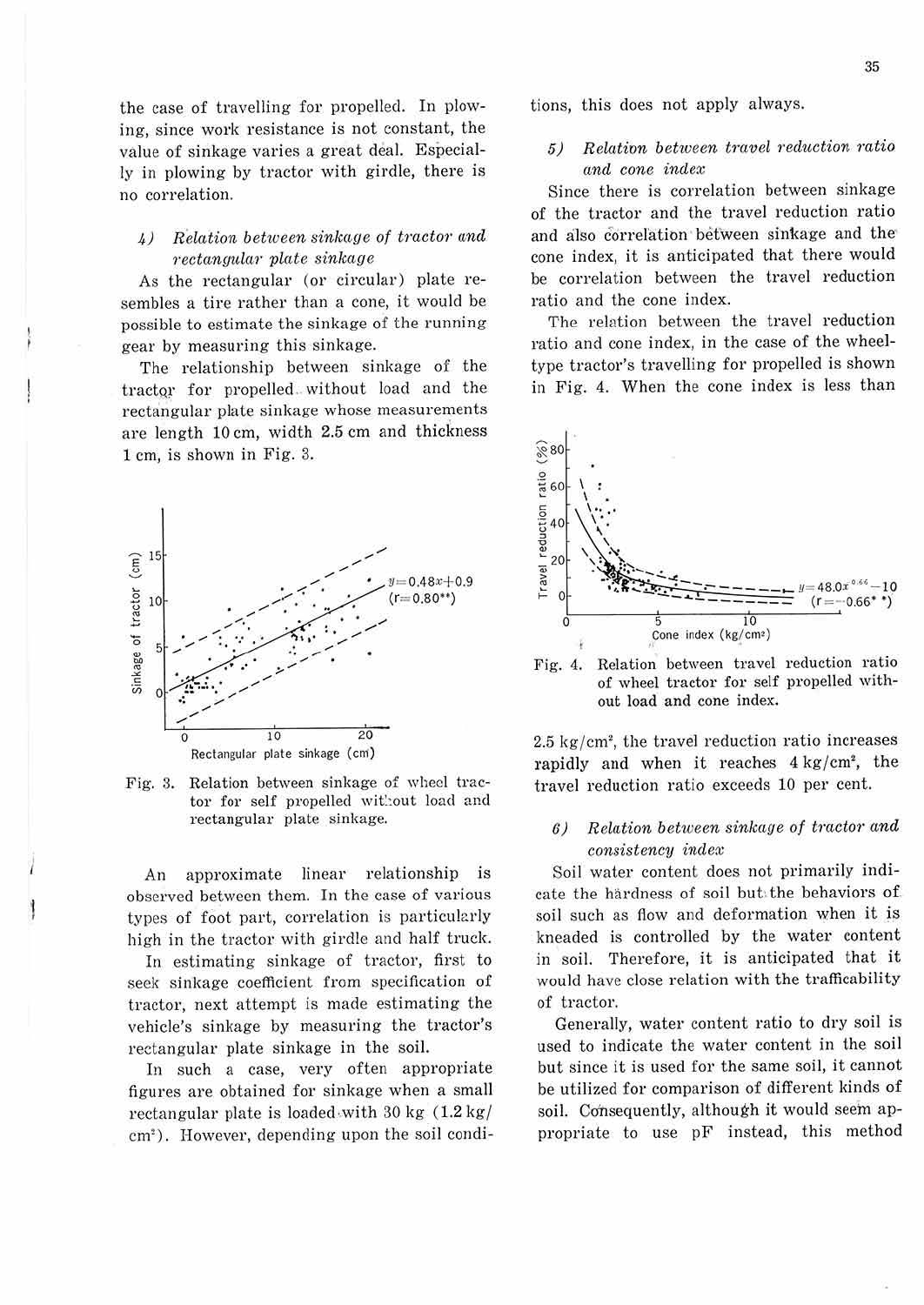| Measuring<br>item                                   | The limits not available for<br>farm work                          |              |      |                                            |                   |              | The limits tolerable for farm work |                        |             |                          |                                                |                                             | The limits available for<br>safety farm work |                          |              |                |                |              |
|-----------------------------------------------------|--------------------------------------------------------------------|--------------|------|--------------------------------------------|-------------------|--------------|------------------------------------|------------------------|-------------|--------------------------|------------------------------------------------|---------------------------------------------|----------------------------------------------|--------------------------|--------------|----------------|----------------|--------------|
|                                                     | Wheel tractor                                                      |              |      |                                            |                   | Craw-<br>ler | Wheel tractor                      |                        |             |                          | Crawler                                        | Wheel tractor                               |                                              |                          |              |                | Craw-<br>ler   |              |
|                                                     | Tire                                                               |              |      | Half-<br>Girdle<br>truck<br>Self propelled |                   | trac-<br>tor | Tire                               |                        |             | Girdle                   | Half-<br>truck                                 | tractor                                     |                                              | Tire                     |              | Girdle         | Half-<br>truck | trac-<br>tor |
|                                                     | Self<br>Rota-<br>Plow-<br>ry till-<br>pro-<br>ing<br>pelled<br>ing |              |      |                                            |                   |              | Self<br>propelled                  | Rotary<br>tilling      | Plowing     |                          | Self propelled                                 |                                             | Self<br>pro-<br>pelled                       | Rota-<br>ry till-<br>ing | Plow-<br>ing | Self propelled |                |              |
| Depth of<br>plowing (cm)                            |                                                                    | ×            |      |                                            |                   |              |                                    | 10<                    | 12<         | نت                       | $\overline{\phantom{a}}$                       |                                             |                                              | 10<                      | 12<          |                |                |              |
| Travelling<br>speed(m/sec)                          |                                                                    |              |      |                                            |                   |              |                                    | 0.4 <                  | 1.0<        | $\overline{\phantom{a}}$ |                                                |                                             | $\overline{\phantom{0}}$                     |                          | 0.4 < 1.0 <  |                |                |              |
| Travel reduc-<br>tion $(\%)$                        | 20<                                                                | 20 <         | 40<  | 20<                                        | 5<                | 5<           | $20 - 10$                          | $20 - 10$              | $40 - 20$   | تست                      |                                                | $\overline{\phantom{a}}$                    | 10 >                                         | 10 >                     | 20 >         | 10 >           | 3>             | 3>           |
| Sinkage of<br>$\frac{\text{tractor}}{\text{cm}}$    | 12<                                                                | .12<         | 10<  | 12<                                        | 12<               | 12<          | $12 - 3$                           | $12 - 3$               | $10 - 3$    |                          |                                                |                                             | 3>                                           | 3>                       | 3>           | 3>             | 3>             | 3>           |
| Cone index<br>(kg/cm <sup>2</sup> )                 | 2.5 >                                                              | 2.5 >        | 4.0> | 2.0>                                       | 2.0>              | 1.5>         | $2.5 - 5.0$                        | $2.5 - 5.0$            | $4.0 - 6.5$ | $2, 0-3, 5$              | $2.0 - 2.5$                                    | 1.5-3.0 5.0 < $5.0$ < $6.5$ < $3.5$ < $2.5$ |                                              |                          |              |                |                | 3.0<         |
| Rectangular<br>plate sinkage<br>(cm)                |                                                                    | 9.5 < 10.5 < |      | $3.0 \leq 11.0 \leq 10.0 \leq 15.0 \leq$   |                   |              |                                    | $9.5 - 4.5$ 10.5 - 6.0 |             |                          | 3.0 - 0 11.0 - 3.5 10.0 - 8.0 15.0 - 5.0 4.5 > |                                             |                                              | 6.0>                     | 0>           | 3.5 >          | 8.0>           | 5.0>         |
| Consistency<br>index deter-<br>mined by wet<br>soil | 0.2>                                                               | 0.2>         | 0.4> |                                            | $\longrightarrow$ |              | $-0.2-0.5$                         | $0, 2-0, 5$            | $0.4 - 0.6$ | -                        |                                                |                                             | 0.5<                                         | 0.5<                     | 0.6<         |                |                |              |

Table 1. Standard for judging trafficability of tractor

Remarks: 1) Travel reduction was based on concrete or hard soil road.

2) Sinkage of tractor was measured from lug base.

3) Cone index indicates to the means of 0 to 15 cm vertically (angle of vertex is 30°, the base area is 2 cm<sup>2</sup>).

4) Consistency index =  $\frac{\text{Light}}{\frac{3}{2}}$  Plasticity index

5) Trafficability was judged by one of following factors such as cone index, rectangular plate sinkage, and consistency index.